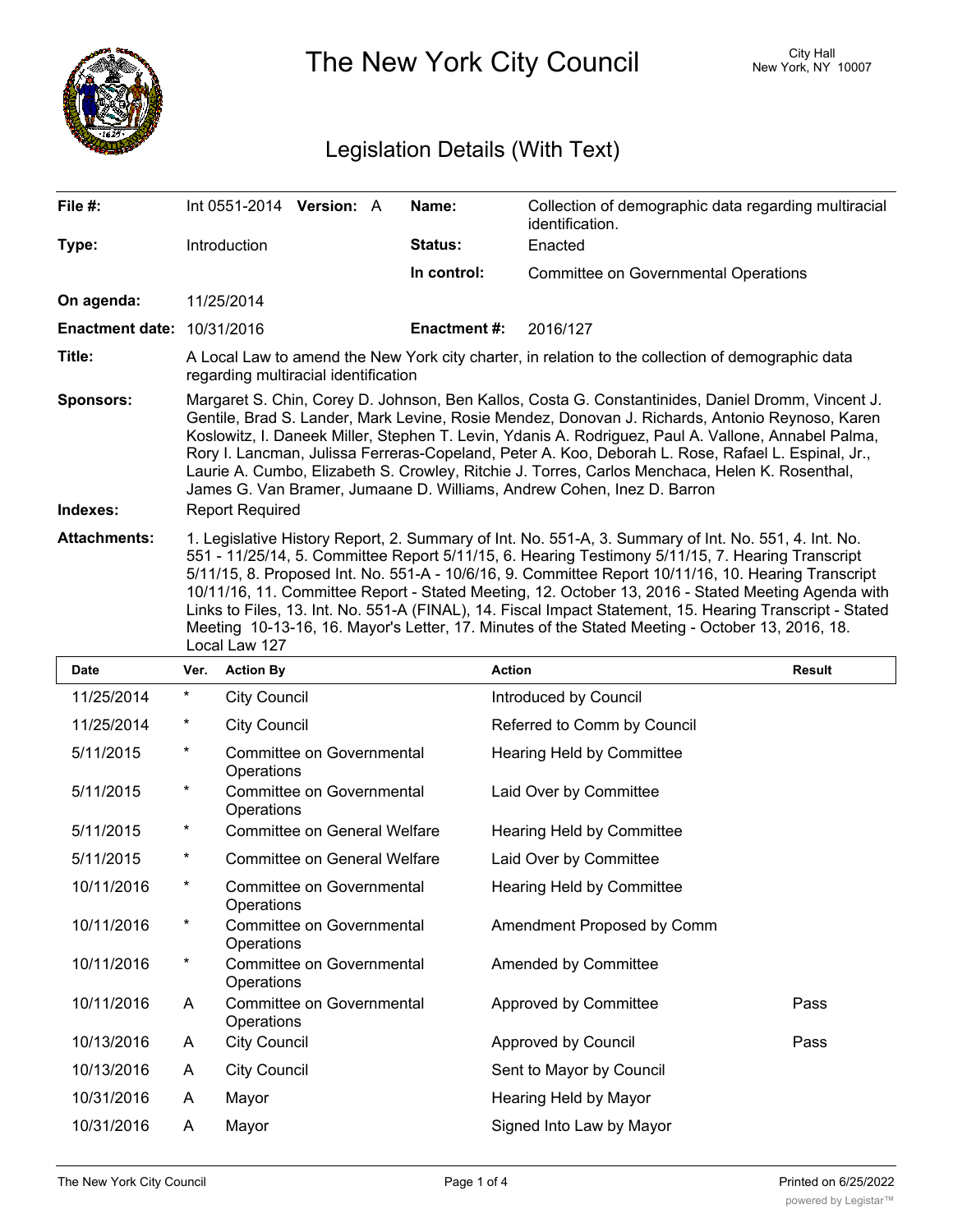#### **File #:** Int 0551-2014, **Version:** A

10/31/2016 A City Council **Recved from Mayor by Council** 

Int.  $No. 551-A$ 

By Council Members Chin, Johnson, Kallos, Constantinides, Dromm, Gentile, Lander, Levine, Mendez, Richards, Reynoso, Koslowitz, Miller, Levin, Rodriguez, Vallone, Palma, Lancman, Ferreras-Copeland, Koo, Rose, Espinal, Cumbo, Crowley, Torres, Menchaca, Rosenthal, Van Bramer, Williams, Cohen and Barron

A Local Law to amend the New York city charter, in relation to the collection of demographic data regarding multiracial identification

## Be it enacted by the Council as follows:

Section 1. Section 15 of chapter 1 of the New York city charter is amended by adding a new subdivision j to read as follows:

j. 1. The department of social services, the administration for children's services, the department of homeless services, the department of health and mental hygiene, the department for the aging, the department for youth and community development, the department of education and any other agencies designated by the mayor that directly or by contract collect demographic information via form documents from city residents seeking social services shall provide all persons seeking such services with a standardized, anonymous and voluntary demographic information survey form that contains an option for multiracial ancestry or ethnic origin. Such survey form shall be created by the office of operations and office of immigrant affairs and may be updated as deemed necessary by those agencies based on changing demographics.

2. Beginning no later than six months after the effective date of this local law, and annually thereafter, the office of operations shall conduct a review of all forms issued by the agencies described in paragraph 1 of this subdivision and any other agencies so designated by the mayor that: collect demographic information addressing the questions contained on the survey form, are completed by persons seeking services and contain content and/or language in relation to collecting such information that is within the administering city agency's authority to edit or amend. The office of operations shall submit to the council, within 60 days of such review, a list of all forms reviewed and all forms eligible for updating, and for forms not eligible for updating an explanation of why such forms are not eligible for updating, and indicate which forms shall be updated. When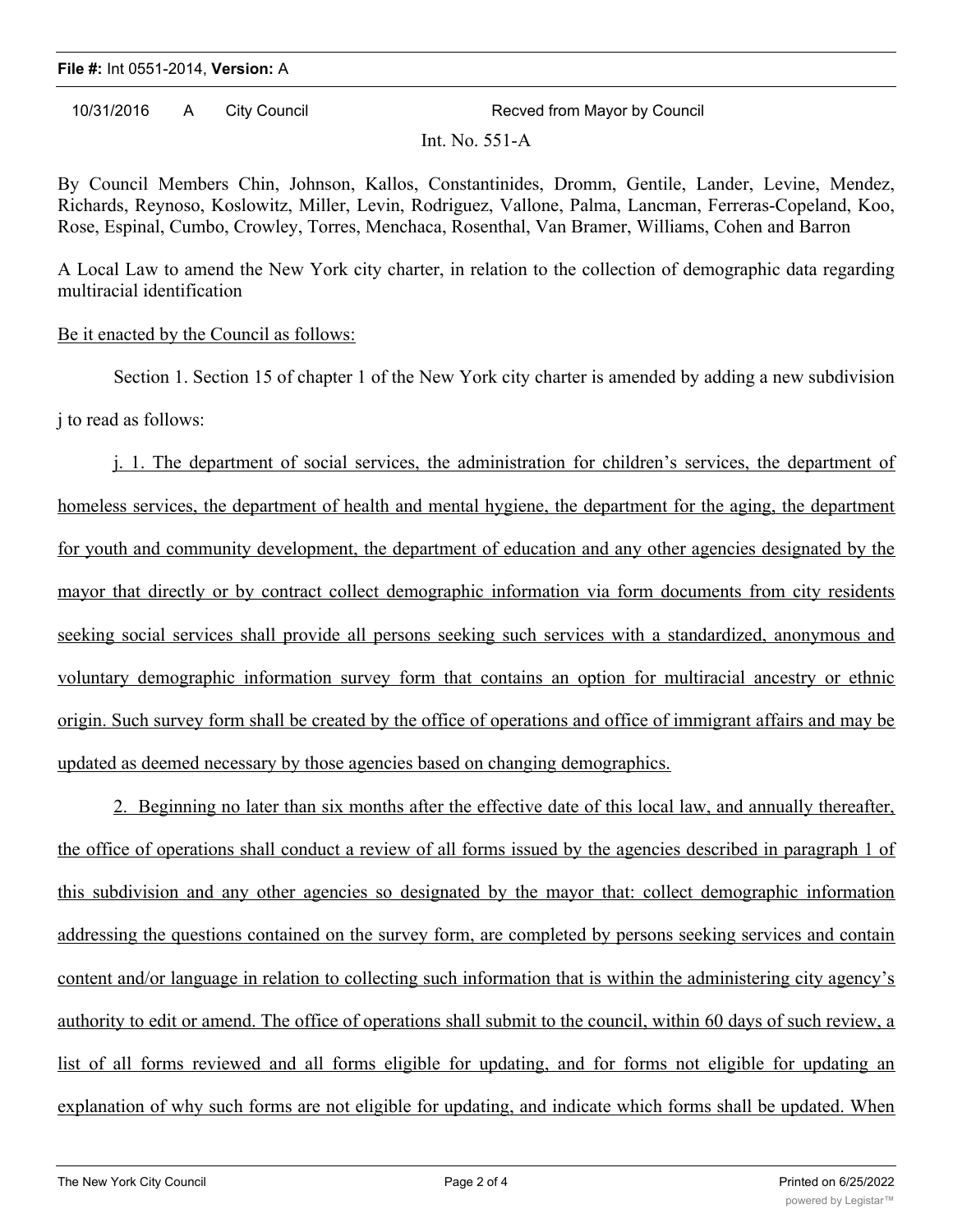#### **File #:** Int 0551-2014, **Version:** A

practicable, the office of operations shall ensure that when such forms are updated they shall request voluntary responses to questions about multiracial ancestry or ethnic origin. All forms identified as eligible for updating during the review required pursuant to this paragraph shall be updated to invite responses to questions about multiracial ancestry or ethnic origin no later than five years from the effective date of the local law that added this section. All forms not eligible for updating shall be provided in conjunction with the standardized, anonymous and voluntary demographics information survey form as established by subdivision j, paragraph 1 of this local law.

3. Beginning no later than 18 months after the effective date of this local law, and annually thereafter, the office of operations shall make available to the public data for the prior fiscal year that includes but is not limited to the total number of individuals who have identified their multiracial ancestry or ethnic origin on the survey form described in paragraph 1 of this subdivision and any forms updated pursuant to paragraph 4 of this subdivision, disaggregated by response option, agency and program. Such data shall be made available to the public through the single web portal provided for in section 23-502 of the administrative code.

4. Each agency that provides the survey form required pursuant to paragraph 1 of this subdivision shall evaluate its provision of services in consideration of the data collected pursuant to this local law and the office of operations shall submit to the council a report on any new or modified services developed by any agencies based on such data. Such report shall be submitted no earlier than 18 months after the effective date of the local law that added this paragraph.

5. No information that is otherwise required to be reported pursuant to this section shall be reported in a manner that would violate any applicable provision of federal, state or local law relating to the privacy of information respecting students and families serviced by the New York city department of education. If any category requested contains between 1 and 5, or allows another category to be narrowed to between 1 and 5, the number shall be replaced with a symbol.

§ 2. This local law takes effect on the same date as a local law of the city of New York for the year 2016